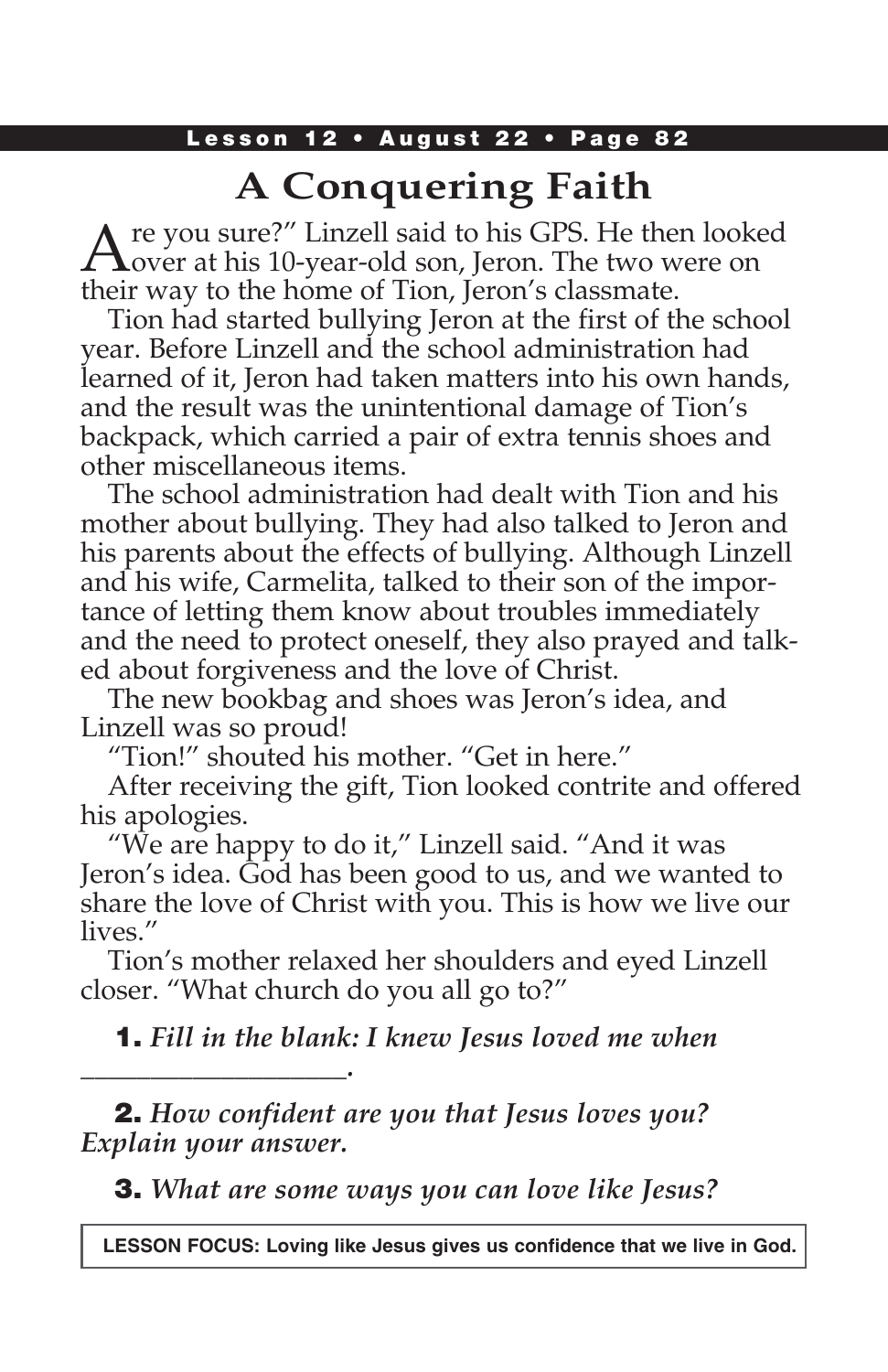## Recognizing the Spirit

#### *1 John 4:2-3, 13-15, KJV*

**2 Hereby know ye the Spirit of God: Every spirit that confesseth that Jesus Christ is come in the flesh is of God:**

**3 And every spirit that confesseth not that Jesus Christ is come in the flesh is not of God: and this is that spirit of antichrist, whereof ye have heard that it should come; and even now already is it in the world....**

**13 Hereby know we that we dwell in him, and he in us, because he hath given us of his Spirit.**

**14 And we have seen and do testify that the Father sent the Son to be the Saviour of the world. 15 Whosoever shall confess that Jesus is the Son of God, God dwelleth in him, and he in God.**

*1 John 4:2-3, 13-15, NIV*

**2 This is how you can recognize the Spirit of God: Every spirit that acknowledges that Jesus Christ has come in the flesh is from God, 3 but every spirit that does not acknowledge Jesus is not from God. This is the spirit of the antichrist, which you have heard is coming and even now is already in the world....** 

**13This is how we know that we live in him and he in us: He has given us of his Spirit. 14And we have seen and testify that the Father has sent his Son to be the Savior of the world. 15If anyone acknowledges that Jesus is the Son of God, God lives in them and they in God.** 

At the opening of 1 John 4, the apostle challenged his readers to not blindly accept every teaching or spirit, but to "test the spirits to see whether they are from God," in light of the many false prophets in their midst (vs. 1). He then clarified how they could recognize what came from God: "every spirit that acknowledges that Jesus Christ has come in the flesh is from God" (vs. 2). Conversely, any spirit that did not acknowledge Jesus or His incarnation was from "the spirit of the antichrist, which you have heard is coming and even now is already in the world" (vs. 3). The fact that the spirit of the antichrist was present was, again, clearly evident from the multitude of false teachers around them.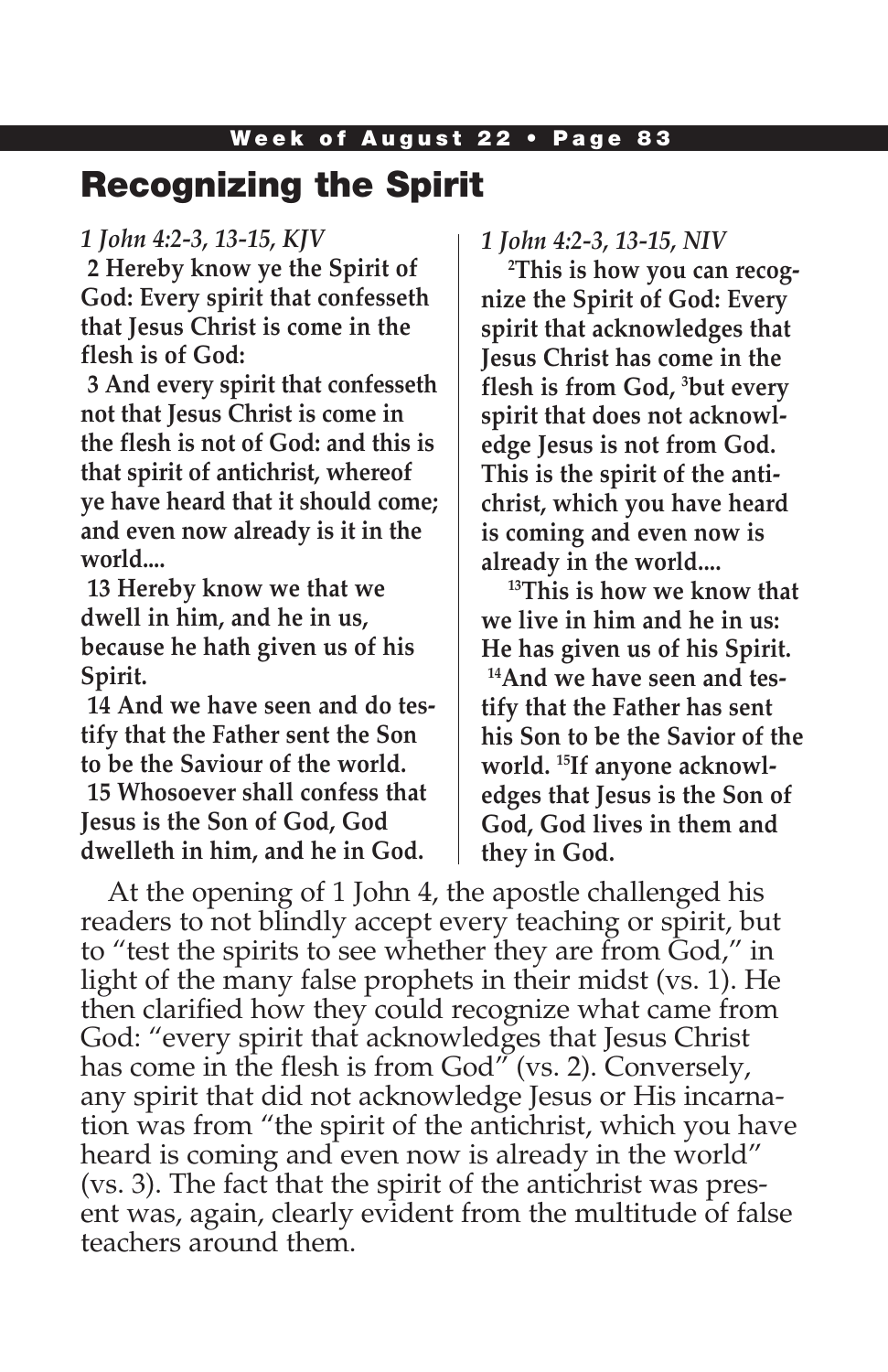Having made clear how to recognize the true presence of the Spirit, John explained how believers could know with certainty that they belonged to Christ: God had given His Spirit to dwell within them, guide them, and remind them "that we live in him and he in us" (vs. 13). Because of this, every believer had already "seen and [could] testify that the Father has sent his Son to be the Savior of the world" (vs. 14). The working of the Spirit, sent by the Father, reminded believers of the hope they had in Christ.

It is worth remembering that John wrote this letter roughly 60 years after Jesus' death and resurrection. Thus, when he spoke of testifying he was probably not speaking primarily of "eyewitness testimony"—aside from his own, of course; by the time he wrote this letter John was one of only a few eyewitnesses left. Rather, John was speaking of God's children "see[ing] and testify[ing]" through their own "spiritual eyes"—they too, by faith, had seen and could speak of the reality of God's presence, because of what the resurrected Christ had already done in their midst collectively, and in their hearts individually.

Thus, John summed up, "If anyone acknowledges that Jesus is the Son of God, God lives in them and they in God" (vs. 15). Their very testimony was evidence of the Spirit of Christ living within them.

4. *How could believers know whether a spirit was from God?* 

5. *How could believers know that they belonged to Christ?*

6. *Because of these truths, what kind of testimony did John say believers should have?*

# Living in God's Overcoming Love

| 1 John 4:16-17; 5:4-5, KJV | 1 John 4:16-17; 5:4-5, NIV       |
|----------------------------|----------------------------------|
| 16 And we have known and   | <sup>16</sup> And so we know and |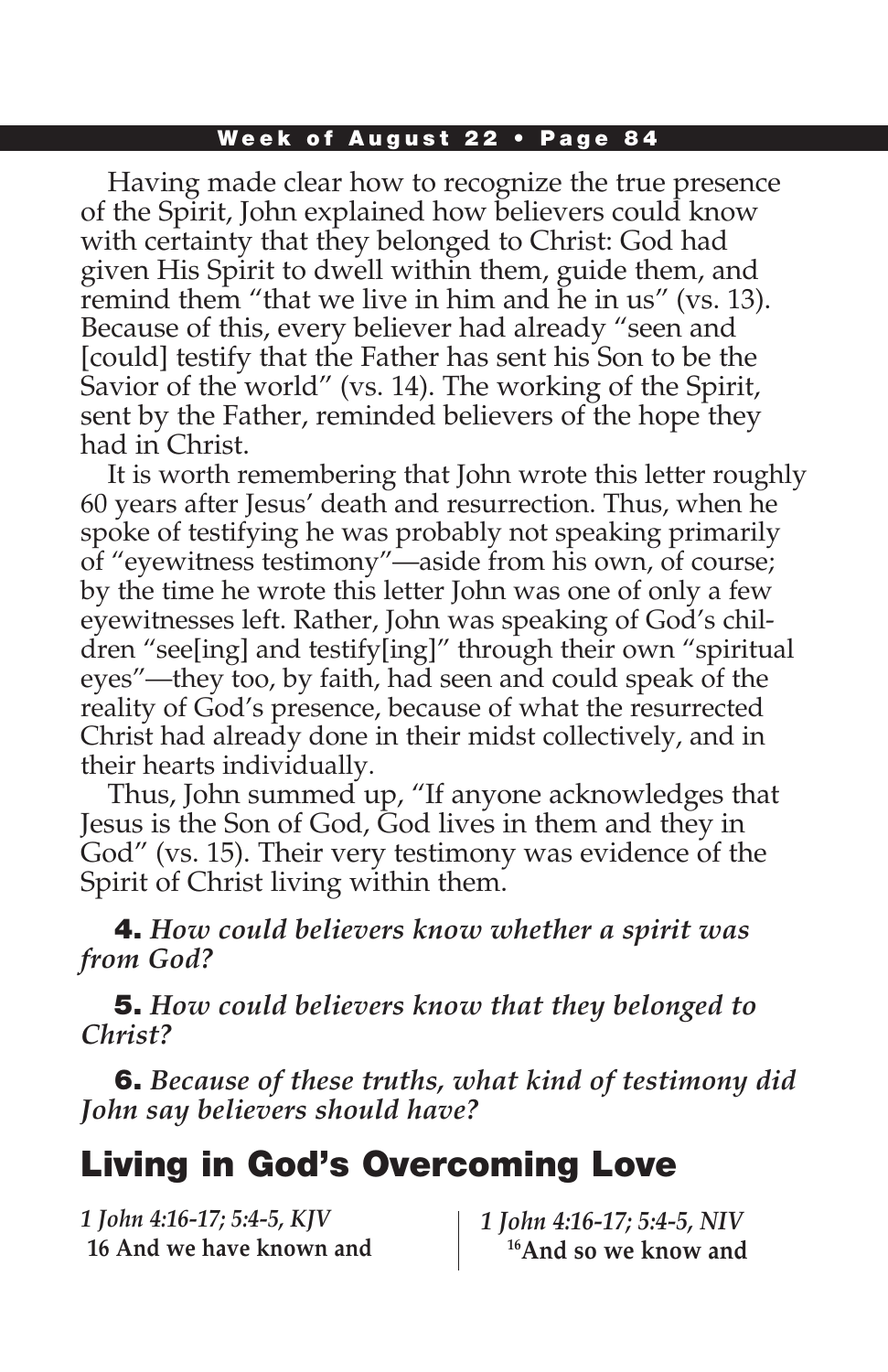**believed the love that God hath to us. God is love; and he that dwelleth in love dwelleth in God, and God in him.**

**17 Herein is our love made perfect, that we may have boldness in the day of judgment: because as he is, so are we in this world. 4 For whatsoever is born of God** 

**overcometh the world: and this is the victory that overcometh the world, even our faith.**

**5 Who is he that overcometh the world, but he that believeth that Jesus is the Son of God?**

**rely on the love God has for us. God is love. Whoever lives in love lives in God, and God in them. 17This is how love is made complete among us so that we will have confidence on the day of judgment: In this world we are like Jesus.**

**4 For everyone born of God overcomes the world. This is the victory that has overcome the world, even our faith. 5 Who is it that overcomes the world? Only the one who believes that Jesus is the Son of God.**

Having established how believers could know they are God's children, John now went on to tell them how to express the reality of Christ's love to the world. Because believers acknowledged that Jesus is the Son of God, through the inner conviction of the Spirit, they could also "know and rely on the love God has for us." And because "God is love," that reality would be expressed through the Church's love for one another and those around them: "Whoever lives in love lives in God, and God in them" (1 John 4:16). A love-filled existence reflects a God-filled life.

At the same time, John made clear that the consequences of living in love went far beyond immediate acts of service or compassion: "This is how love is made complete among us so that we will have confidence on the day of judgment: In this world we are like Jesus" (vs. 17). On the day of judgment, and eternally beyond, God's children will commune openly with Him and not be ashamed, because of their communion with Him even now. John intended this encouragement to give believers confidence, even as they contended with the world.

John then made an even bolder statement about the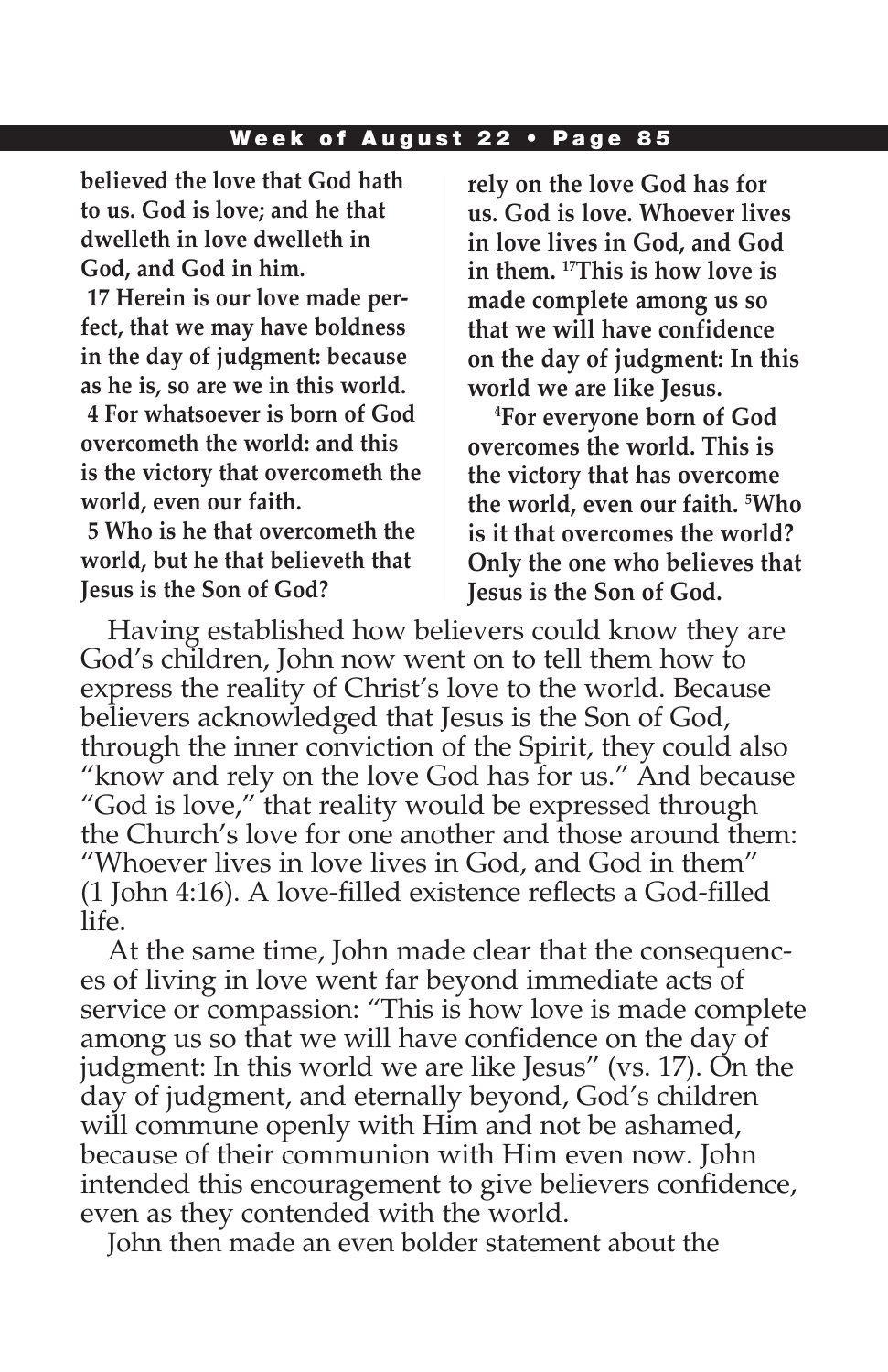believer's future: "everyone born of God overcomes the world. This is the victory that has overcome the world, even our faith" (1 John 5:4). As Jesus abided in the Father and experienced total victory, so every believer could also experience victory over the world through Him. As they live like Christ here on earth, they could have confidence in the midst of this world, and beyond. "Who is it that overcomes the world? Only the one who believes that Jesus is the Son of God" (vs. 5). This was no promise of a trouble-free life. And yet, as Jesus said while on earth—and as John recorded in his Gospel, "In this world you will have trouble. But take heart! I have overcome the world" (John 16:33).

 So, the apostle affirmed that believers do indeed conquer the world through their faith in Christ. If the means for continued victory over the world is obedience to God's commandments, then obedience to those commandments must be seen not as a heavy burden, but as the only means to a full and abundant life. As God's children confidently lived in faith, hope, and love, Jesus' victory would increasingly become theirs.

7. *How, and why, can believers express the love of Christ, according to John?*



*The traditional site of the tomb of the apostle John is in the ruins of this ancient church in Ephesus.*

8. *In addition to benefiting others, what does love accomplish for the believer?*

9. *What else does John declare about the future of the believer, and why?*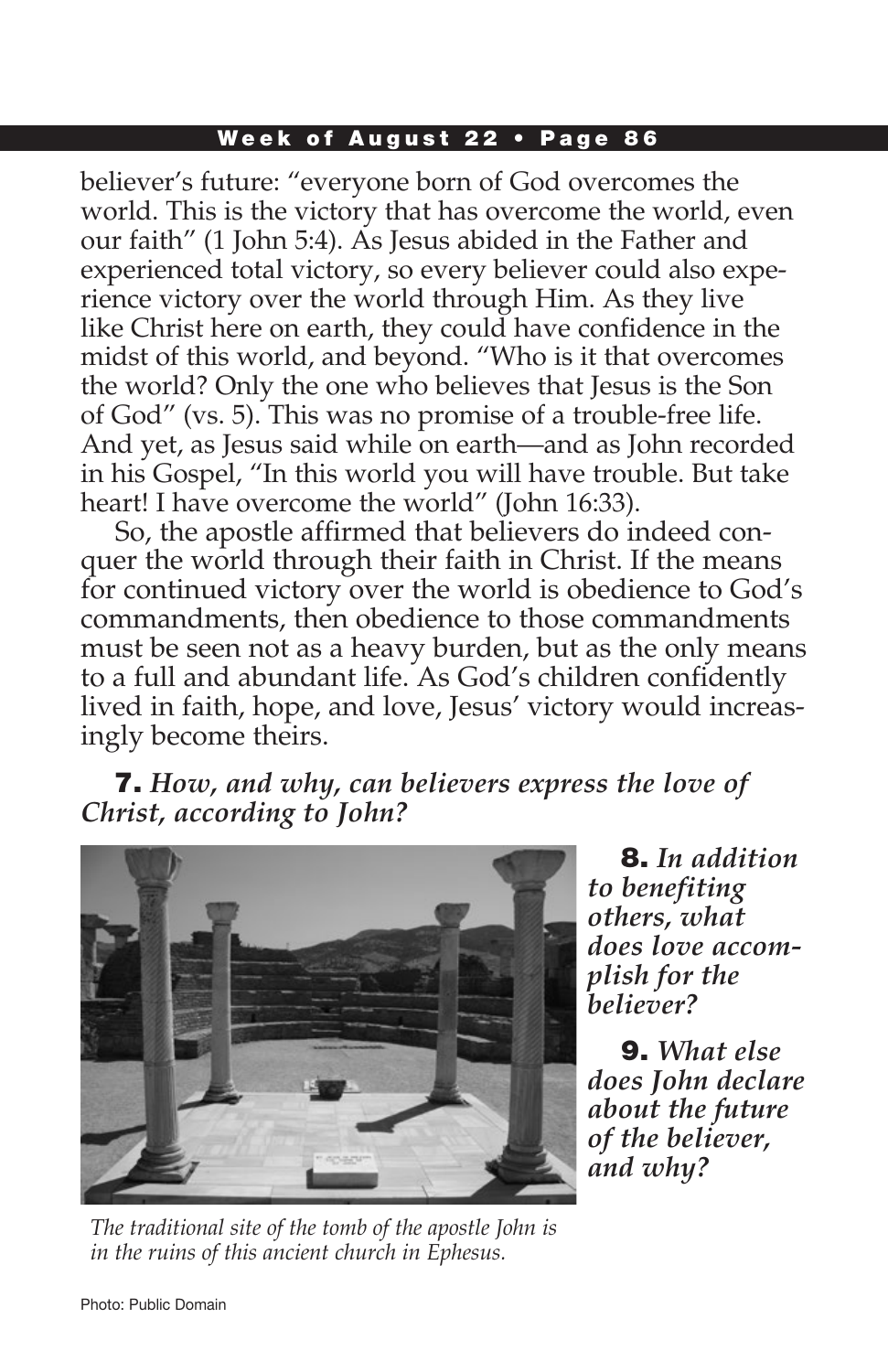## Living in Perfect Love

Love gives, and God loved humanity so much, He gave His very best. He didn't think of Himself but gave us His most beloved gift—His only Son. A well-known description of God's love is John 3:16: "For God so loved the world that he gave his one and only Son, that whoever believes in him shall not perish but have eternal life."

Because we want to be like Jesus, we love others. We want to love others as God loves us, perfectly and sacrificially. According to 1 Corinthians 13, God's love is the greatest gift of all to us. Love never gives up. Love cares more for others than it does for itself. Love is not prideful and always looks for the best in others. The apostle Paul explained that God's love is the motive for everything we do; if not, what we do really amounts to nothing in His eyes. If you give all your belongings to the poor and it's not driven by love, your giving is unprofitable. Finally, if you suffer until death for a worthy cause, but not for the sake of love, your great sacrifice is useless.

The apostle John said it is a simple equation: if you live in love, God lives in you. It's through Him and His Spirit that we love others. We do not naturally love others because unlike God, we're selfish and self-centered. In everyday lives, our needs and wants come first.

So how do we love like Jesus? Sometimes it's what we don't do that makes the difference. As Paul said, it's not doing things "out of selfish ambition or vain conceit. Rather, in humility value others above yourselves, not looking to your own interests but each of you to the interests of the others" (Phil. 2:3-4). That's what Jesus did. That's what we should do.

10. *Describe what perfect love looks like.*

11. *What signs do you see that you are living in His perfect love now?*

12. *If you gave examples of how hard loving like Jesus can be, what would you say?*